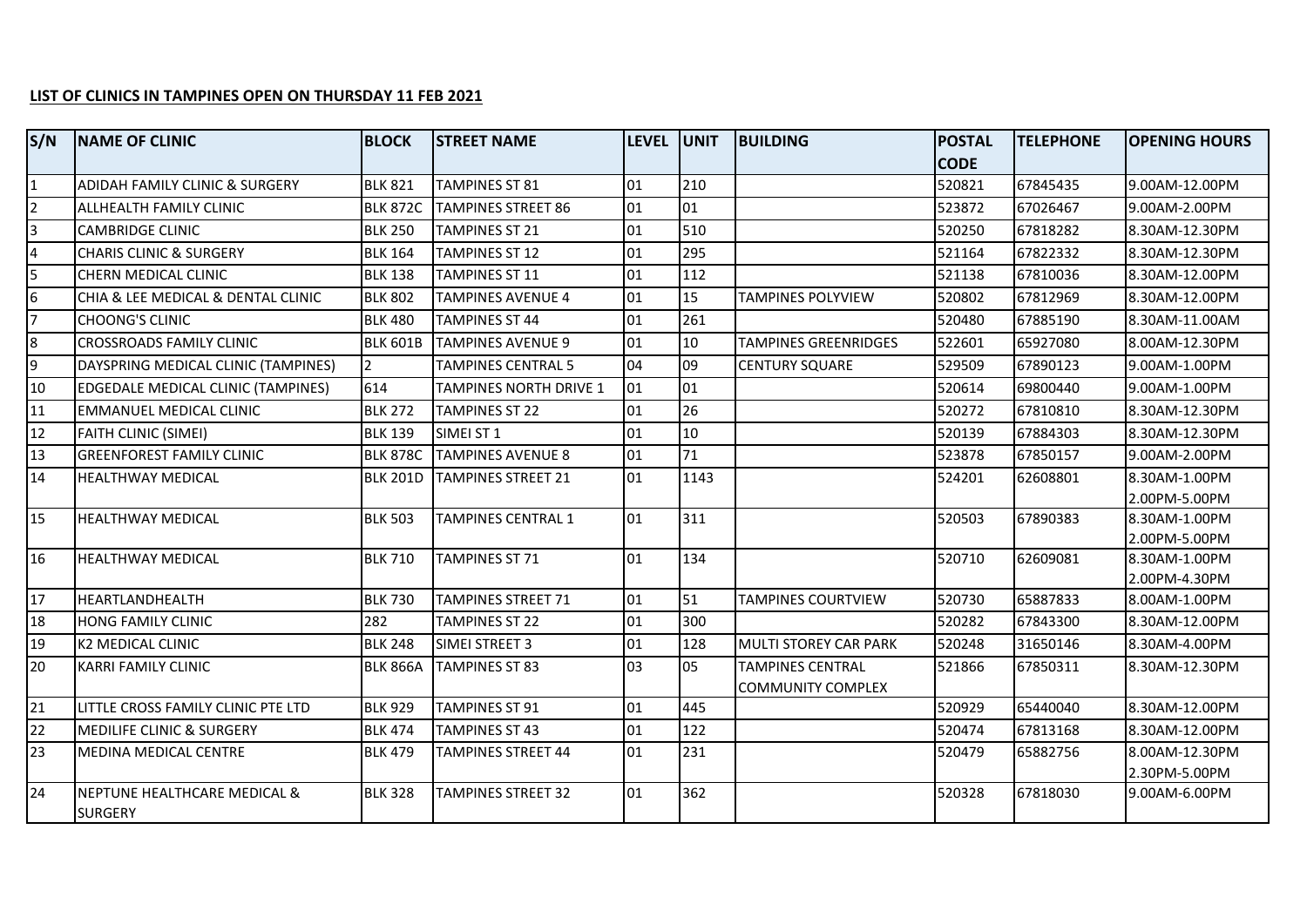| S/N | <b>NAME OF CLINIC</b>                          | <b>BLOCK</b>    | <b>STREET NAME</b>        | <b>LEVEL</b> | <b>UNIT</b> | <b>BUILDING</b>             | <b>POSTAL</b> | <b>TELEPHONE</b> | <b>OPENING HOURS</b>            |
|-----|------------------------------------------------|-----------------|---------------------------|--------------|-------------|-----------------------------|---------------|------------------|---------------------------------|
|     |                                                |                 |                           |              |             |                             | <b>CODE</b>   |                  |                                 |
| 25  | <b>NIKS MAPLE CLINIC</b>                       | <b>BLK 825</b>  | <b>TAMPINES STREET 81</b> | 01           | 64          |                             | 520825        | 67839038         | 9.00AM-1.00PM                   |
| 26  | NORTHEAST MEDICAL GROUP                        | 30              | SIMEI STREET 3            | 02           | 01          | <b>SIMEI MRT STATION</b>    | 529888        | 67838638         | 8.00AM-5.00PM                   |
| 27  | NORTHEAST MEDICAL GROUP                        | 20              | TAMPINES CENTRAL 1        | 01           | 25          | <b>TAMPINES MRT STATION</b> | 529538        | 67867848         | 8.00AM-1.00PM                   |
|     |                                                |                 |                           |              |             |                             |               |                  | 2.00PM-5.00PM                   |
| 28  | <b>ONECARE CLINIC TAMPINES</b>                 | <b>BLK 827</b>  | <b>TAMPINES STREET 81</b> | 01           | 142         |                             | 520827        | 64435938         | 8.00AM-2.00PM                   |
| 29  | ONECARE CLINIC TAMPINES MRT                    | 20              | <b>TAMPINES CENTRAL 1</b> | 01           | 27          | <b>TAMPINES MRT STATION</b> | 529538        | 67853702         | 8.00AM-3.00PM                   |
| 30  | <b>ONG CLINIC</b>                              | <b>BLK 139</b>  | TAMPINES STREET 11        | 01           | 56          |                             | 521139        | 67891328         | 8.30AM-12.15PM                  |
| 31  | OUR FAMILY PHYSICIAN CLINIC & SURGERY          | <b>BLK 829</b>  | TAMPINES ST 81            | 01           | 292         |                             | 520829        | 67850147         | 8.00AM-12.00AM                  |
| 32  | PEAK MEDICAL CLINIC & SURGERY                  | <b>BLK 601B</b> | TAMPINES AVENUE 9         | 01           | 05          | <b>TAMPINES GREENRIDGES</b> | 522601        | 65136326         | 8.00AM-1.00PM                   |
| 33  | <b>PRAISE FAMILY CLINIC</b>                    | <b>BLK 717</b>  | <b>TAMPINES ST 72</b>     | 01           | 75          |                             | 520717        | 67843785         | 8.30AM-12.30PM                  |
| 34  | Q & M MEDICAL & AESTHETIC CLINIC               | 10              | TAMPINES CENTRAL 1        | 04           | 18/19       | <b>TAMPINES ONE</b>         | 529536        | 67813323         | 9.00AM-1.00PM                   |
| 35  | (TAMPINES CENTRAL) PTE. LTD.<br>RAFFLESMEDICAL | $\mathbf{1}$    | <b>TAMPINES STREET 73</b> |              |             |                             | 528704        | 63055344         | 7.30AM-10.30AM                  |
| 36  | RAFFLESMEDICAL                                 | $\overline{3}$  | SIMEI STREET 6            | 02           | 27          | <b>EASTPOINT MALL</b>       | 528833        | 66361458         | 8.30AM-1.00PM                   |
| 37  | RAFFLESMEDICAL                                 | 10              | <b>TAMPINES CENTRAL 1</b> | lo3          | 28          | <b>TAMPINES ONE</b>         | 529536        | 62605116         | 8.30AM-1.00PM                   |
|     |                                                | <b>BLK 505</b>  |                           | 01           | 339         |                             |               |                  |                                 |
| 38  | <b>RUBY MEDICAL CENTRE PTE LTD</b>             |                 | <b>TAMPINES CENTRAL 1</b> |              |             |                             | 520505        | 67837847         | 8.30AM-12.30PM                  |
| 39  | <b>SK TAY CLINIC &amp; SURGERY</b>             | <b>BLK 827</b>  | TAMPINES ST 81            | 01           | 140         |                             | 520827        | 67836611         | 8.30AM-12.30PM<br>2.00PM-4.30PM |
| 40  | SATA COMMHEALTH MEDICAL CENTRE                 | 5               | <b>TAMPINES CENTRAL 6</b> | 01           | 01A         | <b>TELEPARK</b>             | 529482        | 67878030         | 8.30AM-12.00PM                  |
| 41  | SIMEI CLINIC & SURGERY                         | <b>BLK 248</b>  | SIMEI ST 3                | 01           | 132         |                             | 520248        | 67855021         | 9.00AM-12.30PM                  |
| 42  | SIMEI MEDICAL CENTRE                           | <b>BLK 248</b>  | SIMEI ST 3                | 01           | 104         |                             | 520248        | 67814823         | 8.30AM-12.00PM                  |
| 43  | STREET 21 CLINIC TAMPINES PTE. LTD.            | <b>BLK 201B</b> | <b>TAMPINES ST 21</b>     | 02           | 1097        |                             | 522201        | 67857888         | 8.30AM-12.00PM                  |
| 44  | TAMPINES CLINIC AND SURGERY PTE LTD            | <b>BLK 139</b>  | <b>TAMPINES ST 11</b>     | 01           | 10          |                             | 521139        | 67810072         | 8.30AM-12.30PM                  |
| 45  | TAMPINES MEDICAL CENTRE                        | <b>BLK 267</b>  | <b>TAMPINES STREET 21</b> | 01           | 41          |                             | 520267        | 67815111         | 8.30AM-12.00PM                  |
| 46  | TAMPINES MEDILIFE CLINIC                       | <b>BLK 801</b>  | TAMPINES AVE 4            | 01           | 263         |                             | 520801        | 67825142         | 8.30AM-12.00PM                  |
| 47  | <b>TAMPINES WEST MEDICAL CLINIC</b>            | <b>BLK 801</b>  | TAMPINES AVENUE 4         | 01           | 269         | TAMPINES POLYVIEW           | 520801        | 62231070         | 8.30AM-12.30PM                  |
| 48  | TRINITY MEDICAL & AESTHETIC CLINIC             | <b>BLK 151</b>  | SIMEI STREET 1            | 01           | 33          |                             | 520151        | 62602822         | 8.30AM-1.00PM                   |
| 49  | TRUE MEDICAL CLINIC TAMPINES WEST              | 824             | TAMPINES STREET 81        | 01           | 26          | <b>TAMPINES GROVE</b>       | 520824        | 69090324         | 8.00AM-2.00PM                   |
|     |                                                |                 |                           |              |             |                             |               |                  | 6.00PM-11.00PM                  |
| 50  | TRUECARE CLINIC                                | $\overline{3}$  | SIMEI STREET 6            | 101          | 09/10/      | <b>EASTPOINT MALL</b>       | 528833        | 93271300         | 9.00AM-2.00PM                   |
|     |                                                |                 |                           |              | 11          |                             |               |                  | 16.00PM-9.00PM                  |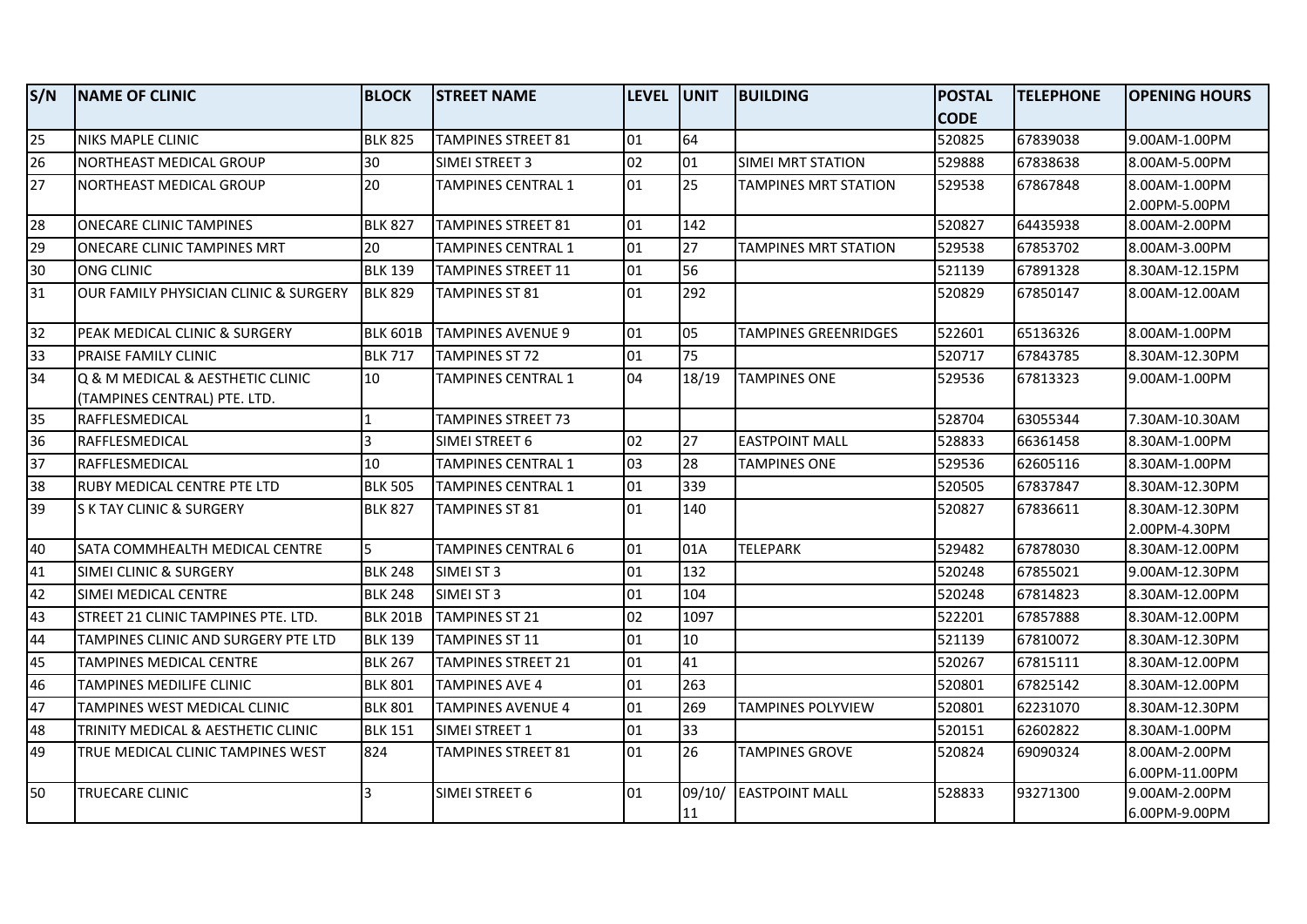| S/N | <b>INAME OF CLINIC</b>                | <b>BLOCK</b>    | <b>ISTREET NAME</b>        | <b>LEVEL UNIT</b> |     | <b>IBUILDING</b> | <b>POSTAL</b> | <b>ITELEPHONE</b> | <b>OPENING HOURS</b> |
|-----|---------------------------------------|-----------------|----------------------------|-------------------|-----|------------------|---------------|-------------------|----------------------|
|     |                                       |                 |                            |                   |     |                  | <b>ICODE</b>  |                   |                      |
| 151 | UNITED MEDICAL PRACTITIONERS          | <b>BLK 139</b>  | <b>TAMPINES STREET 11</b>  | 101               | 16  |                  | 521139        | 67812281          | 8.30AM-12.30PM       |
|     |                                       |                 |                            |                   |     |                  |               |                   | 2.00PM-4.30PM        |
| 52  | <u>IVIVA MEDICAL CLINIC</u>           | BLK 450A        | <b>ITAMPINES STREET 42</b> | 101               | 356 |                  | 521450        | 67828020          | 8.00AM-1.00PM        |
| I53 | <b>VIVA MEDICAL GROUP</b>             | <b>BLK 519A</b> | <b>ITAMPINES CENTRAL 8</b> | 101               | 108 |                  | 521519        | 66357240          | 19.00AM-12.30PM      |
| 54  | IY M CHAN CLINIC & SURGERY            | <b>BLK 406</b>  | <b>TAMPINES ST 41</b>      | 101               | 31  |                  | 520406        | 67831806          | 8.30AM-12.00PM       |
| I55 | IYANG & CHIN MEDICAL & DENTAL         | <b>BLK 139</b>  | <b>TAMPINES ST 11</b>      | 101               | 30  |                  | 521139        | 67819192          | 19.00AM-12.30PM      |
|     | lASSOCIATES YANG ING SHYONG MEDICAL & |                 |                            |                   |     |                  |               |                   |                      |
|     | IAESTHETIC CLINIC                     |                 |                            |                   |     |                  |               |                   |                      |
| 56  | IYAO MEDICAL CLINIC                   | <b>BLK 419</b>  | TAMPINES STREET 41         | 01                | 96  |                  | 520419        | 67830232          | 8.30AM-12.30PM       |
| 57  | YOONG FAMILY CLINIC & SURGERY         | <b>BLK 333</b>  | <b>TAMPINES ST 32</b>      | 01                | 536 |                  | 520333        | 67826167          | 8.30AM-12.00PM       |

## **LIST OF CLINICS IN TAMPINES OPEN ON FRIDAY 12 FEB 2021**

| S/N | <b>INAME OF CLINIC</b>                            | <b>BLOCK</b>   | <b>ISTREET NAME</b>       | <b>ILEVEL</b> | <b>IUNIT</b> | <b>IBUILDING</b>          | <b>POSTAL</b> | <b>ITELEPHONE</b> | <b>OPENING HOURS</b>            |
|-----|---------------------------------------------------|----------------|---------------------------|---------------|--------------|---------------------------|---------------|-------------------|---------------------------------|
|     |                                                   |                |                           |               |              |                           | <b>ICODE</b>  |                   |                                 |
|     | <b>IHEARTLANDHEALTH</b>                           | <b>BLK 730</b> | TAMPINES STREET 71        | 101           | 151          | <b>TAMPINES COURTVIEW</b> | 520730        | 65887833          | 18.00AM-1.00PM                  |
| 12. | IMEDINA MEDICAL CENTRE                            | <b>BLK 479</b> | <b>TAMPINES STREET 44</b> | 101           | 231          |                           | 520479        | 65882756          | 8.30AM-12.30PM                  |
| 3   | <b>JOUR FAMILY PHYSICIAN CLINIC &amp; SURGERY</b> | <b>BLK 829</b> | <b>TAMPINES ST 81</b>     | 101           | 292          |                           | 520829        | 67850147          | 8.00AM-12.00AM                  |
| 4   | TRUE MEDICAL CLINIC TAMPINES WEST                 | 824            | ITAMPINES STREET 81       | 101           | 26           | <b>TAMPINES GROVE</b>     | 520824        | 69090324          | 8.00AM-2.00PM<br>6.00PM-11.00PM |
| l5  | <b>ITRUECARE CLINIC</b>                           |                | <b>ISIMEI STREET 6</b>    | 101           | 09/10/       | <b>IEASTPOINT MALL</b>    | 528833        | 93271300          | 19.00AM-2.00PM<br>6.00PM-9.00PM |

## **LIST OF CLINICS IN TAMPINES OPEN ON SATURDAY 13 FEB 2021**

| S/N | <b>INAME OF CLINIC</b>    | <b>IBLOCK</b>  | <b>ISTREET NAME</b>                 | <b>ILEVEL UNIT</b> |      | <b>IBUILDING</b>              | <b>IPOSTAL</b> | <b>ITELEPHONE</b> | <b>IOPENING HOURS</b> |
|-----|---------------------------|----------------|-------------------------------------|--------------------|------|-------------------------------|----------------|-------------------|-----------------------|
|     |                           |                |                                     |                    |      |                               | <b>CODE</b>    |                   |                       |
|     | <b>ANSAR CLINIC</b>       | <b>BLK 138</b> | <b>ITAMPINES STREET 11</b>          | 101                | 126  |                               | 521138         | 67816694          | 18.30AM-12.30PM       |
|     | <b>IHEALTHWAY MEDICAL</b> |                | <b>IBLK 201D TAMPINES STREET 21</b> | 101                | 1143 |                               | 524201         | 62608801          | 8.30AM-1.00PM         |
|     | <b>IHEARTLANDHEALTH</b>   | <b>BLK 730</b> | <b>ITAMPINES STREET 71</b>          | l01                | 151  | <b>ITAMPINES COURTVIEW</b>    | 1520730        | 65887833          | 8.00AM-1.00PM         |
|     | IK2 MEDICAL CLINIC        | <b>BLK 248</b> | <b>ISIMELSTREET 3</b>               | 101                | 128  | <b>IMULTI STOREY CAR PARK</b> | 1520248        | 31650146          | 8.30AM-12.00PM        |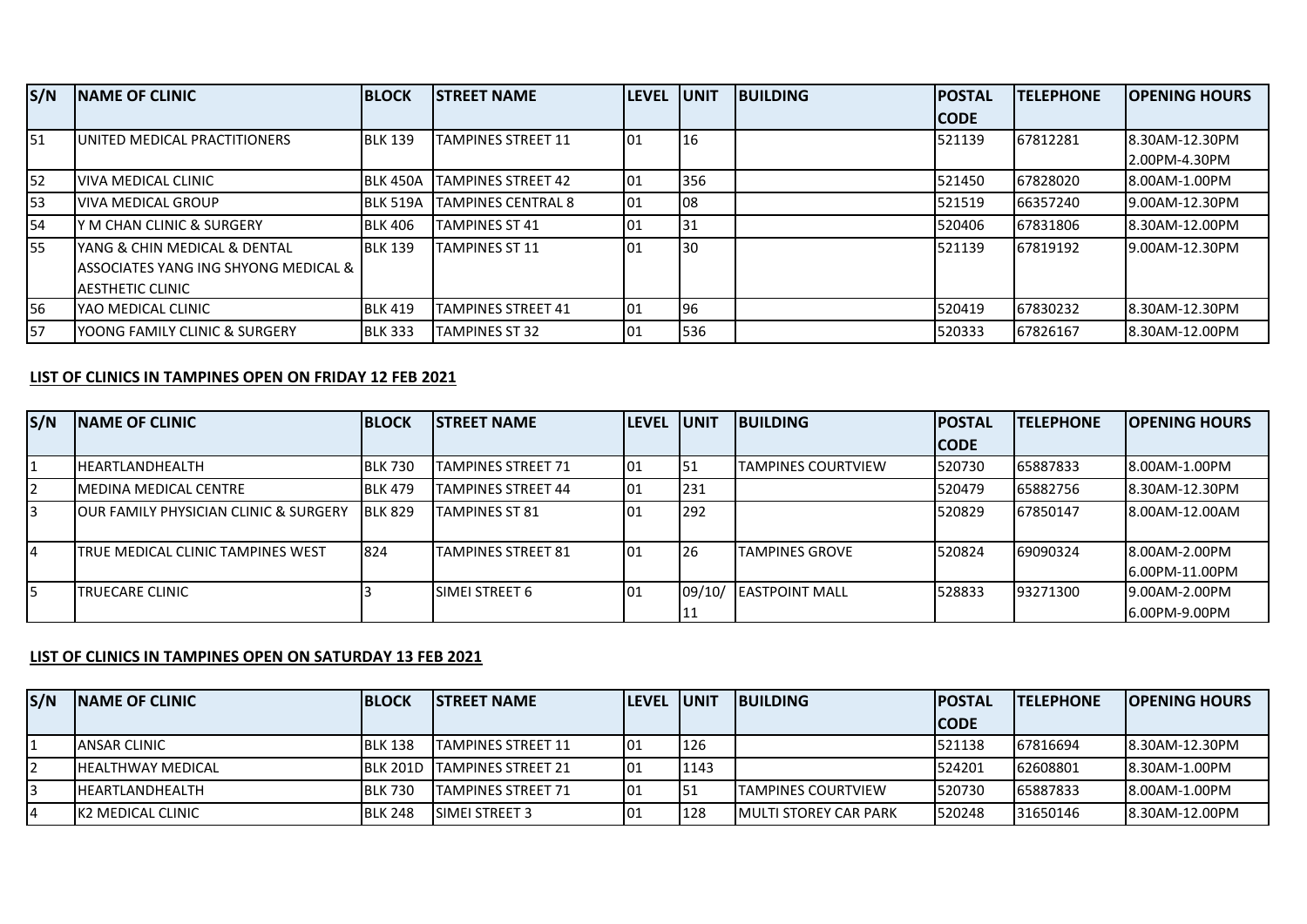| S/N | <b>INAME OF CLINIC</b>                            | <b>BLOCK</b>   | <b>ISTREET NAME</b>       | <b>LEVEL</b>     | <b>UNIT</b> | <b>BUILDING</b>           | <b>IPOSTAL</b> | <b>TELEPHONE</b> | <b>IOPENING HOURS</b>           |
|-----|---------------------------------------------------|----------------|---------------------------|------------------|-------------|---------------------------|----------------|------------------|---------------------------------|
|     |                                                   |                |                           |                  |             |                           | <b>ICODE</b>   |                  |                                 |
| 5   | IMEDINA MEDICAL CENTRE                            | <b>BLK 479</b> | TAMPINES STREET 44        | 101              | 231         |                           | 1520479        | 65882756         | 8.30AM-12.30PM                  |
| 6   | INORTHEAST MEDICAL GROUP                          | 30             | ISIMEI STREET 3           | 02               | 01          | <b>ISIMEI MRT STATION</b> | 529888         | 67838638         | 10.00AM-6.00PM                  |
| 7   | <b>INORTHEAST MEDICAL GROUP</b>                   | 20             | TAMPINES CENTRAL 1        | 101              | 25          | ITAMPINES MRT STATION     | 1529538        | 67867848         | 8.00AM-1.00PM                   |
| 18  | <b>JOUR FAMILY PHYSICIAN CLINIC &amp; SURGERY</b> | <b>BLK 829</b> | <b>TAMPINES ST 81</b>     | $\overline{101}$ | 292         |                           | 520829         | 67850147         | 8.00AM-12.00AM                  |
| 19  | <b>IRAFFLESMEDICAL</b>                            | -10            | <b>TAMPINES CENTRAL 1</b> | 103              | 28          | <b>TAMPINES ONE</b>       | 529536         | 62605116         | 8.30AM-1.00PM                   |
| 10  | <b>ISIMEI CLINIC &amp; SURGERY</b>                | <b>BLK 248</b> | <b>SIMELST 3</b>          | 101              | 132         |                           | 1520248        | 67855021         | 19.00AM-12.30PM                 |
| 11  | TRUE MEDICAL CLINIC TAMPINES WEST                 | 824            | <b>TAMPINES STREET 81</b> | $\overline{101}$ | 26          | <b>TAMPINES GROVE</b>     | 1520824        | 69090324         | 8.00AM-2.00PM<br>6.00PM-11.00PM |
| I12 | TRUECARE CLINIC                                   |                | <b>ISIMEI STREET 6</b>    | l01              | 09/10/      | <b>LEASTPOINT MALL</b>    | 528833         | 93271300         | 19.00AM-1.00PM                  |

## **LIST OF CLINICS IN TAMPINES OPEN ON SUNDAY 14 FEB 2021**

| S/N            | <b>NAME OF CLINIC</b>              | <b>BLOCK</b>    | <b>STREET NAME</b> | llevel | <b>JUNIT</b> | <b>BUILDING</b>             | <b>POSTAL</b> | <b>TELEPHONE</b> | <b>OPENING HOURS</b> |
|----------------|------------------------------------|-----------------|--------------------|--------|--------------|-----------------------------|---------------|------------------|----------------------|
|                |                                    |                 |                    |        |              |                             | CODE          |                  |                      |
| 1              | <b>ANSAR CLINIC</b>                | <b>BLK 138</b>  | TAMPINES STREET 11 | 01     | 126          |                             | 521138        | 67816694         | 8.30AM-12.30PM       |
| $\overline{2}$ | CHIA & LEE MEDICAL & DENTAL CLINIC | <b>BLK 802</b>  | TAMPINES AVENUE 4  | 01     | 15           | <b>TAMPINES POLYVIEW</b>    | 520802        | 67812969         | 8.30AM-12.00PM       |
| 3              | CROSSROADS FAMILY CLINIC           | <b>BLK 601B</b> | TAMPINES AVENUE 9  | 101    | 10           | <b>TAMPINES GREENRIDGES</b> | 522601        | 65927080         | 5.00PM-9.00PM        |
| 4              | <b>GREENFOREST FAMILY CLINIC</b>   | <b>BLK 878C</b> | TAMPINES AVENUE 8  | 01     | 71           |                             | 523878        | 67850157         | 9.00AM-1.00PM        |
| 5              | <b>HEALTHWAY MEDICAL</b>           | <b>BLK 201D</b> | TAMPINES STREET 21 | 101    | 1143         |                             | 524201        | 62608801         | 8.30AM-12.30PM       |
| 6              | <b>HEALTHWAY MEDICAL</b>           | <b>BLK 503</b>  | TAMPINES CENTRAL 1 | 01     | 311          |                             | 520503        | 67890383         | 8.30AM-1.00PM        |
| 17             | <b>HEALTHWAY MEDICAL</b>           | <b>BLK 710</b>  | TAMPINES ST 71     | 101    | 134          |                             | 520710        | 62609081         | 8.30AM-1.00PM        |
| 8              | HEARTLANDHEALTH                    | <b>BLK 730</b>  | TAMPINES STREET 71 | 101    | 51           | <b>TAMPINES COURTVIEW</b>   | 520730        | 65887833         | 8.00AM-1.00PM        |
|                |                                    |                 |                    |        |              |                             |               |                  | 16.00PM-11PM         |
| 9              | K2 MEDICAL CLINIC                  | <b>BLK 248</b>  | SIMEI STREET 3     | 101    | 128          | IMULTI STOREY CAR PARK      | 520248        | 31650146         | 8.30AM-12.00PM       |
| 10             | <b>MEDINA MEDICAL CENTRE</b>       | <b>BLK 479</b>  | TAMPINES STREET 44 | 01     | 231          |                             | 520479        | 65882756         | 8.00AM-12.30PM       |
|                |                                    |                 |                    |        |              |                             |               |                  | 2.30PM-5.00PM        |
| 11             | INEPTUNE HEALTHCARE MEDICAL &      | <b>BLK 328</b>  | TAMPINES STREET 32 | 101    | 362          |                             | 520328        | 67818030         | 19.00AM-6.00PM       |
|                | <b>ISURGERY</b>                    |                 |                    |        |              |                             |               |                  |                      |
| 12             | INORTHEAST MEDICAL GROUP           | 30              | SIMEI STREET 3     | 102    | 01           | ISIMEI MRT STATION          | 529888        | 67838638         | 8.00AM-10.00PM       |